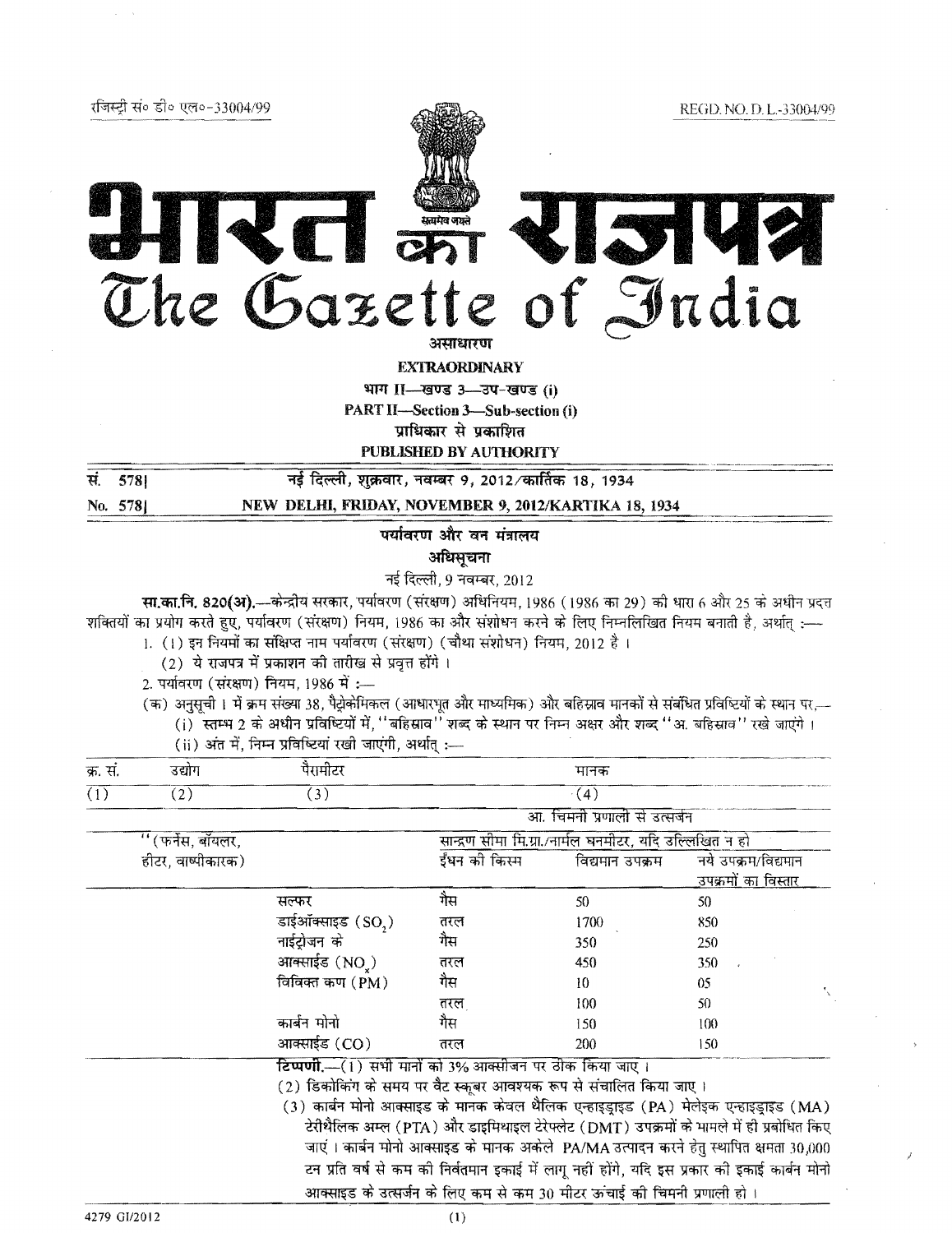### THE GAZETTE OF INDIA : EXTRAORDINARY

[PART II-SEC.  $3(i)$ ]

Ź

| (1) | (2) | (3)<br>(4)                          |                           |                                                                      |                 |                                   |                 |  |  |
|-----|-----|-------------------------------------|---------------------------|----------------------------------------------------------------------|-----------------|-----------------------------------|-----------------|--|--|
|     |     | प्रक्रमण उत्सर्जन (विशेष प्रदूषक)   |                           |                                                                      |                 |                                   |                 |  |  |
|     |     |                                     | सान्द्रण सीमा मि.ग्रा./   |                                                                      |                 |                                   |                 |  |  |
|     |     |                                     |                           |                                                                      |                 | नार्मल घन मीटर में                |                 |  |  |
|     |     |                                     |                           |                                                                      |                 | निवर्तमान                         | नये             |  |  |
|     |     |                                     |                           |                                                                      |                 | प्लांट                            | प्लांट          |  |  |
|     |     | क्लोरीन                             | 10                        | 10                                                                   |                 |                                   |                 |  |  |
|     |     | हाइड्रोक्लोरिक अम्ल<br>का कोहरा     |                           | ईडीसी/वीसीएम प्लांट तथा भस्मित्र                                     |                 | 30                                | 30              |  |  |
|     |     | अमोनिया                             |                           | अपशिष्ट जल स्ट्राइपर, एक्रीलोनीट्राइल प्लांट,<br>केप्रोलेक्टम प्लांट |                 | 75                                | $\overline{75}$ |  |  |
|     |     | हाइडोजन सल्फाईड                     |                           | नेपथा प्रिट्रीटमेन्ट, ओल्फिन प्लांट                                  |                 | 05                                | $\overline{05}$ |  |  |
|     |     | फॉसजीन                              |                           | (टीडीआई) और (एमवीआई) प्लांट                                          | $\overline{01}$ | 01                                |                 |  |  |
|     |     | हाइडोजन साइनाईड<br>(HCN)            |                           | एक्रीलोनीटाइल प्लांट                                                 |                 | 10                                | $\overline{10}$ |  |  |
|     |     | वीओसी(HAPs)-                        |                           | टीडीआई, मिथाइलीनडिफिनांयल डाई-                                       | 0.1             | 0.1                               |                 |  |  |
|     |     | टीडीआई और<br>एमडीआई                 | ईसोसाइलेट (एमडीआई) प्लांट |                                                                      |                 |                                   |                 |  |  |
|     |     | वीओसी (HAPs),                       |                           | बैजीन, बुटाडाईन प्लांट                                               |                 | 5.0                               | 5.0             |  |  |
|     |     | बैंजीन और बुटाडाईन                  |                           |                                                                      |                 |                                   |                 |  |  |
|     |     | वीओसी (HAPs),                       |                           | ईओ,वीसीएम, ईडीसी, एसीएन, पीओ प्लांट                                  |                 | 20.0                              | 10.0            |  |  |
|     |     | ईओ, वीसीएम, ईंडीसी,                 |                           |                                                                      |                 |                                   |                 |  |  |
|     |     | एसीएन और पीओ<br>कार्बनिक विविक्त कण |                           | पीए, एमए और टीडीआई प्लांट                                            |                 | 50                                | 25              |  |  |
|     |     |                                     |                           | प्रक्रम उत्सर्जन (सामान्य प्रदूषक)                                   |                 |                                   |                 |  |  |
|     |     |                                     |                           | स्रोत                                                                |                 | सान्द्रण सीमा मि.ग्रा./ नार्मल घन |                 |  |  |
|     |     |                                     |                           |                                                                      |                 | मीटर में                          |                 |  |  |
|     |     | वीओसी (एमए, पीए) और                 |                           | एमए, पीए, फिनॉल प्लांट                                               |                 | 20                                |                 |  |  |
|     |     | फिनोल)                              |                           |                                                                      |                 |                                   |                 |  |  |
|     |     | वीओसी(ईबी, स्ट्राइन,                |                           | इथाइल बैंजिन (ईबी), स्ट्राइन,                                        | 100             |                                   |                 |  |  |
|     |     | टाल्विन, जाइलीन,                    |                           | टाल्विन, जाइलीन,                                                     |                 |                                   |                 |  |  |
|     |     | एरोमेटिक्स, ईजी और पीजी)            |                           | एरोमेटिक्स, ईजी, पीजी प्लांट                                         |                 | 150                               |                 |  |  |
|     |     | वीओसी (पैराफिन, ऐसीटान              |                           | नॉन-मिथेन, एचसी                                                      |                 |                                   |                 |  |  |
|     |     | और ओल्फिन)                          |                           | (पैराफिल), ऐसीटाल, औल्फि<br>प्लांट                                   |                 |                                   |                 |  |  |

## टिप्पण,—

HAP- परिसंकटमय वायु प्रदूषक कैंसरजल्य होते है अथवा अल्य गंभीर स्वास्थ्य प्रभावों अथवा पर्यावरणीय और इकोलोजिकल प्रभावों पर प्रतिकूल असर डालते है ।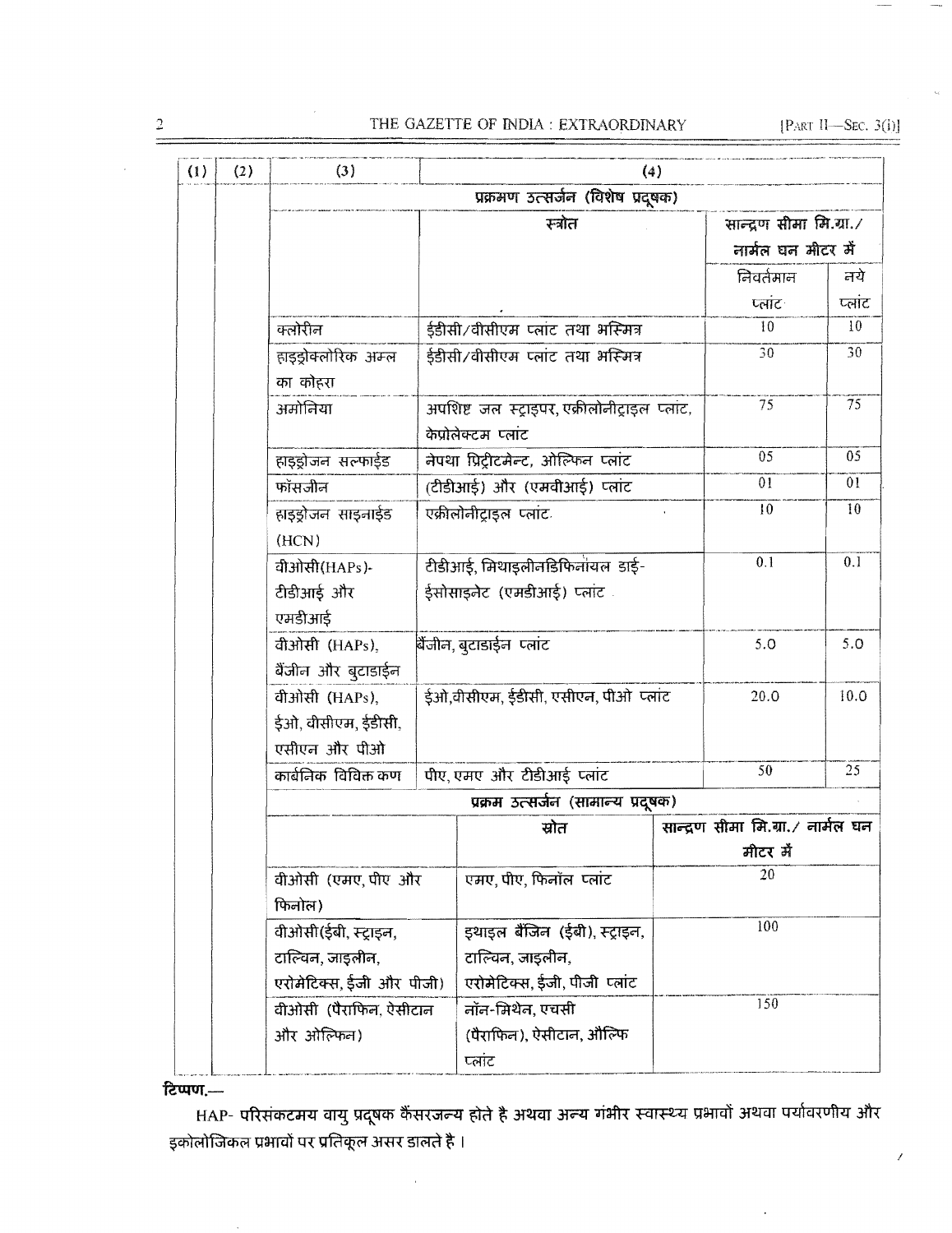#### ड. प्लायक उत्सर्जन के लिए मानक

## वाष्पशील द्रव का भण्डारण: साधारण पेट्रोकेमिकल ⁄ पेट्रोलियम उत्पाद

- 4 से 75 घनमीटर के बीच की क्षमता वाले भण्डारण टैंक और कुल वाष्प दबाव दस किलो पास्कल से अधिक होने पर,  $(1)$ इसकी छत स्थायी होगी तथा प्रेशर वाल्व निकास सहित होना चाहिए ।
- 75 से 500 घनमीटर की क्षमता वाले भण्डारण टैंक और कुल वाष्प दबाव 10 से 76 किलो पास्कल के बीच होने पर,  $(2)$ इसकी छत आन्तरिक तैरती अथवा वाह्य तैरती होगी और वाष्प की रोकथाम अथवा वाष्प सन्तुलन प्रणाली सहित स्थायी होनी चाहिए ।
- 500 घनमीटर से अधिक क्षमता वाले भण्डारण टैंक और कुल वाष्प दबाव 10 से 76 किलो पास्कल के बीच होने  $(3)$ पर, इसकी छत आन्तरिक तैरती अथवा वाह्य तैरती होगी और वाष्प रोकथाम प्रणाली सहित स्थायी होनी चाहिए ।
- $(4)$ 75 घनमीटर से अधिक क्षमता वाले टैंक और कुल वाष्प दबाव 76 किलो पास्कल से अधिक होने पर, इसकी छत स्थायी और वाष्प रोकथाम प्रणाली सहित होनी चाहिए ।
- फ्लोटिंग छत-वाली टंकियों को सील करने की आवश्यकता:  $(5)$ 
	- टंकी की आन्तरिक फ्लोटिंग छत और वाहय फ्लोटिंग छत 96% की न्यूनतम वाष्प की पून: प्राप्ति  $(i)$   $(\overline{a})$ प्रणाली सहित दो सील मुहैया करायी जायेगी ।
		- बाहय फ्लोटिंग छत की मूल सील तरल रूप में अथवा जूते की तरह मढी होगी और आन्तरिक फ्लोटिंग  $(\overline{u})$ छत मढी होगी । सील अन्तराल की अधिकतम् चौड़ाई 4 से.मी. होगी और अधिकतम् अन्तराल क्षेत्र टैंक के व्यास का 200-वर्ग से.मी./मीटर होगा ।
		- गौण सील रिम पर मढी होगी । सील अन्तराल की अधिकतम् चौड़ाई 1.3 से.मी. होगी और अधिकतम्  $(T<sub>T</sub>)$ अन्तराल क्षेत्र टैंक के व्यास का 20-वर्ग से.मी. /मीटर होगा ।
		- सील की सामग्री और निमार्ण उच्चतम् निष्पादन स्थाईत्व वाला हो, ऐसा सुनिश्चित किया जायेगा ।  $(E)$
	- $(ii)$ स्थायी छत वाले टैंक की वाष्प नियंत्रण कुशलता 95% होगी और वाष्प सन्तुलन कुशलता 90% होगी ।
	- भण्डारण टैकों का निरीक्षण और रख-रखाव कड़े नियंत्रण के अधीन होगा।  $(iii)(\overline{a})$ 
		- निरीक्षण के लिए API RP 575 को अपनाया जाय।  $(\overline{3})$
		- सेवा के दौरान सील गैप के संबंध में निरीक्षण छ: महीने में एक बार किया जायेगा और मरम्मत अल्प  $(T)$ समय में की जायेगी ।
		- भविष्य में दोनों सीलों की मरम्मत की संभावना की जांच पड़ताल उत्पादन जारी रहने के दौरान की  $(\nabla)$ जायेगी ।
	- स्पष्टतया संवेदनशील क्षेत्र अथवा प्रतिष्ठा को छोड़कर भण्डारण टंकी को सफेद रंग से पेन्ट किया जाय ।  $(iv)$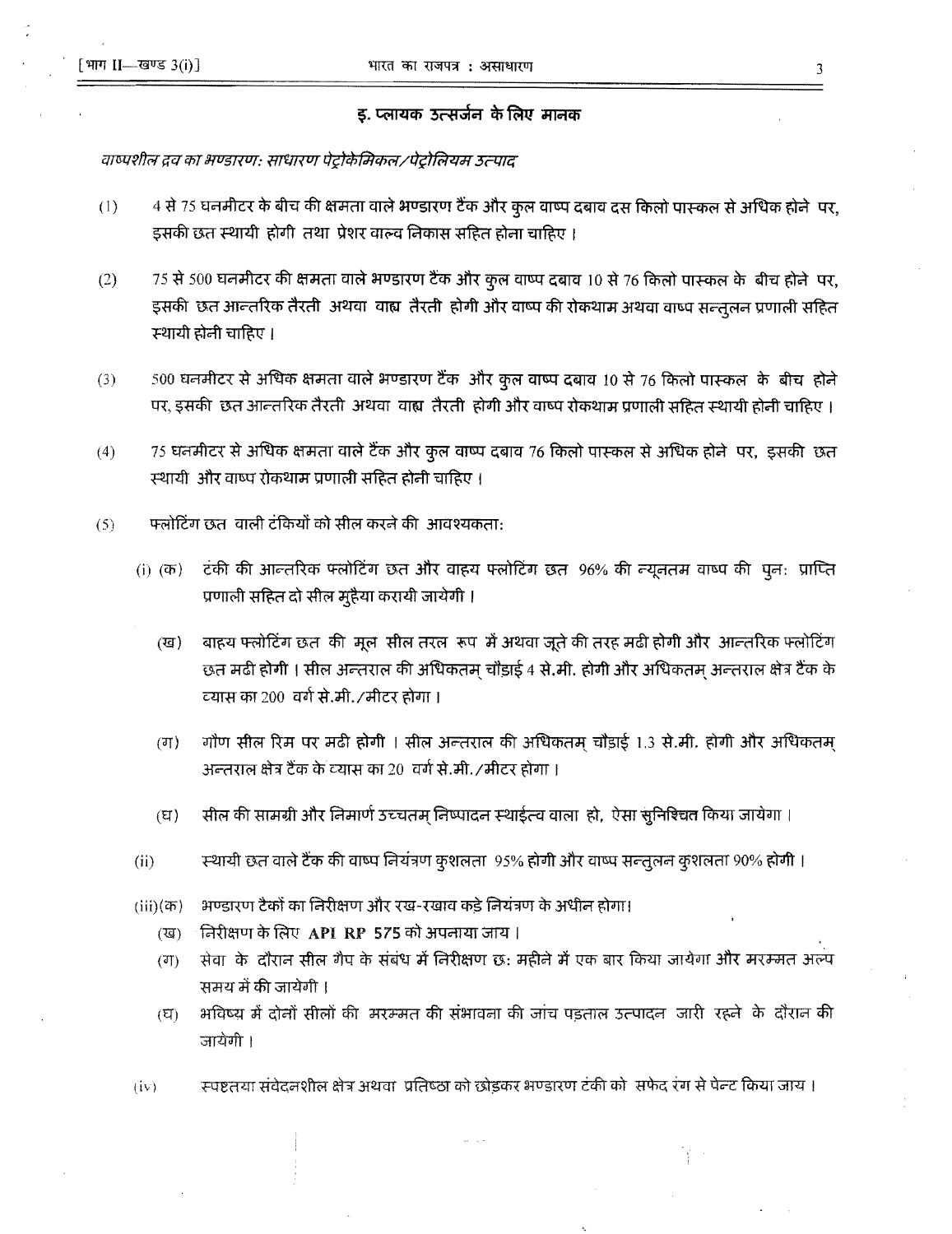# ई. बेन्जीन, वीसीएम तथा एसीएन का भण्डारण

- स्थायी छत वाले टैंक में भस्मीकरण के वाष्प के लिए वाष्पशील कार्बनिक यौगिकों (VOC) की पृथक्करण  $(1)$ क्षमता 99.9% हो, प्रदान की जायेगी; अथवा
- टंकी की आन्तरिक तैरती छत⁄बाहय तैरती छत (आईएफआरटी/ईएफआरटी) दोहरी सीलों, उत्सर्जन न्यूनीकरण  $(2)$ छत की साज सज्जा और जो स्थायी छत के साथ वाष्प पृथक्करण क्षमता कम से कम 99% हो, प्रदान की जायेगी: अथवा
- स्थायी और तैरती छत के बीच आन्तरिक तैरती छत और नाइट्रोजन आवरण को लगाया जाये।  $(3)$

| (सड़क के टैंक, ट्रक/रेल टैंक, वैगन भराई के लिए उत्सर्जन नियंत्रण) |                                  |                |  |  |  |
|-------------------------------------------------------------------|----------------------------------|----------------|--|--|--|
| वाष्पशील उत्पादों ।                                               | नेपथा:                           |                |  |  |  |
| की भराई                                                           | (i) VOC कटौती,%                  | (i) > 99.5     |  |  |  |
|                                                                   | अथवा                             | अथवा           |  |  |  |
|                                                                   | (ii) उत्सर्जन, ग्राम/घनमीटर      | $(ii) \leq 5$  |  |  |  |
|                                                                   | बेन्जीन तथा ब्यूटाडाइन:          |                |  |  |  |
|                                                                   | (i) VOC कटौती,%                  | (i) > 99.99    |  |  |  |
|                                                                   | अथवा                             | अथवा           |  |  |  |
|                                                                   | (ii) उत्सर्जन, मिग्रा/घनमीटर     | (ii) < 20      |  |  |  |
| टाल्विन/जाइलीन:                                                   |                                  |                |  |  |  |
|                                                                   | (i) VOC कटौती,%                  | (i) > 99.98    |  |  |  |
|                                                                   | अथवा                             | अथवा           |  |  |  |
|                                                                   | (ii) उत्सर्जन, मि.ग्रा. ⁄ घनमीटर | $(ii) < 150$ " |  |  |  |

अनुसूची vi, सामान्य उत्सेजन मानक - भाग – डी में, III. भार/मात्रा आधारित मानक की प्रविष्टियों में - क्रम  $(\overline{u})$ संख्या 8 "ग्लास उद्योग" तथा उससे संबंधित प्रविष्टयों के पश्चात् निम्नलिखित क्रम संख्यांक और प्रविष्टियां रखी जायेगी, अर्थात् :-

| क्र.सं. | उद्योग       | पैरामीटर            | मानक                                        |                    |
|---------|--------------|---------------------|---------------------------------------------|--------------------|
| "9      | पैटोकेमिकल्स |                     | स्रोत                                       | नये/विस्तारण       |
|         | (आधारभूत और  |                     |                                             | प्लाटों में मात्रा |
|         | माध्यमिक)    |                     |                                             | सीमा (ग्रा./घण्टे) |
|         |              | कार्बनिक विविक्त कण | थेलिक एनहाइड्राइड (पी.ए.) मेलेइक            |                    |
|         |              |                     | एलहाइड्राइड (एम.ए) टाल्विल-डाइ-             | 100                |
|         |              |                     | आइसोसाइनेट (टी.डी.आई.) प्लांट प्रक्रम       |                    |
|         |              |                     | उत्सर्जन                                    |                    |
|         |              | VOC-HAPs            | टाल्विन-डाई-आइसोसाइनेट (टी.डी.आई.)          |                    |
|         |              | (टीडीआई, एमडीआई)    | मिथाइलीन डाईफिनॉइल, डाइसोनाइनेट             | 0.5                |
|         |              |                     | (एमडीआई) प्लांट प्रक्रम उत्सर्जन            |                    |
|         |              | VOC-HAPs (बेन्जीन   | बेन्जीन, ब्यूटाडाईन प्लांट प्रक्रम उत्सर्जन |                    |
|         |              | ब्यूटाडाईन)         |                                             | 25.0               |
|         |              | VOC-HAPs (ईओ,       | ईओ, वीसीएम, ईडीसी, एसीएन, पीओ प्लांट –      |                    |
|         |              | वीसीएम, ईंडींसी,    | प्रक्रम उत्सर्जन                            | 50.0               |
|         |              | एसीएन, पीओ)         |                                             |                    |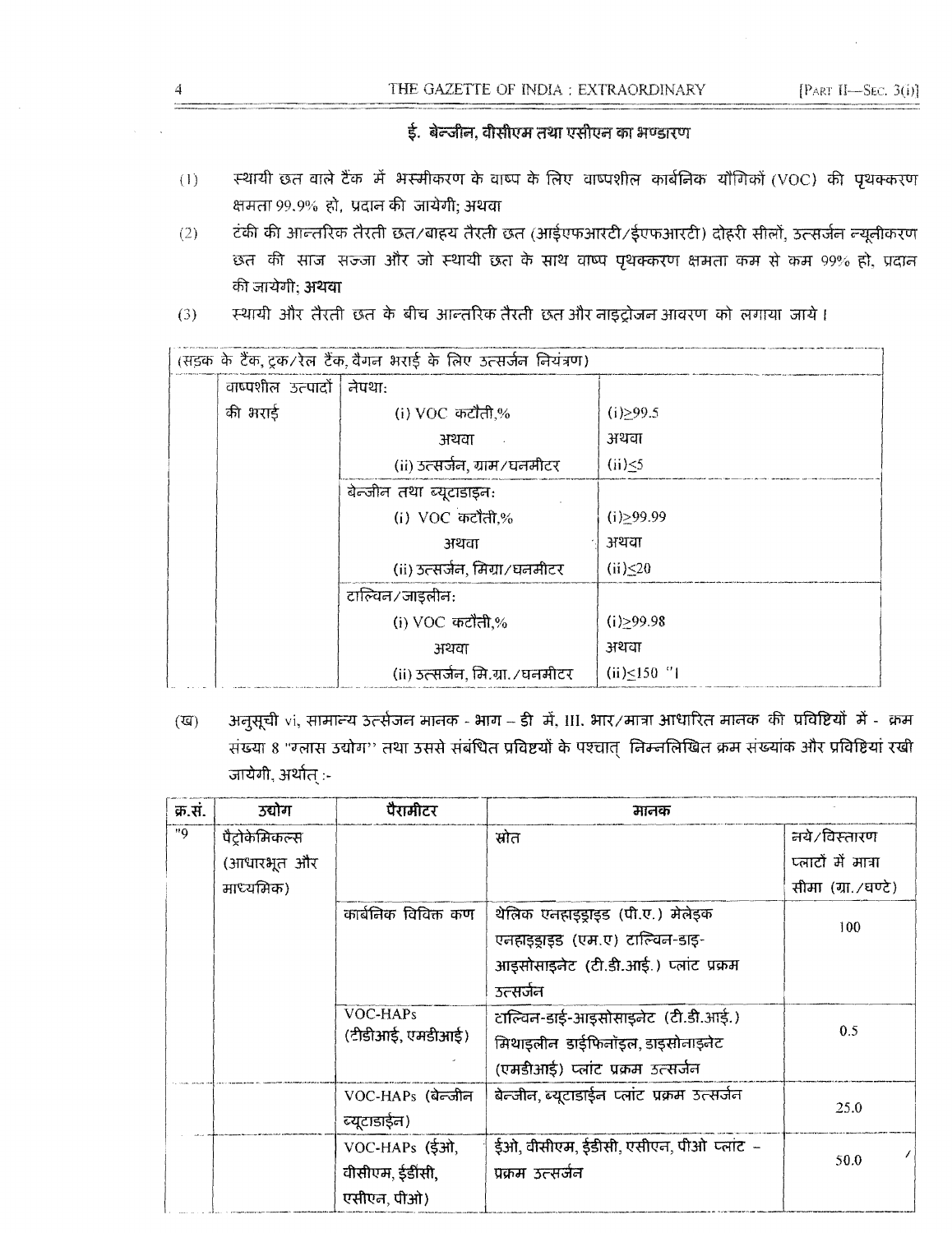संक्षिप्त अक्षरः ईजी- ईथाइलीन ग्लाइकोल, पीजी-प्रोपिलीन ग्लाइकोल, ईओ-ईथाइलीन आक्साइड, वीसीएम-विनायल क्लोराइड मोनोमर, ईडीसी-ईथाइलीन डाइ क्लोरीन, एसीएन-एक्राइलोनाइटाइल, पीओ, प्रोपीलीन आक्साइड, एचसीएन-हाइडोजन साइनाइड " ।

[फा. सं. क्यू.-15017/12/2008-सी.पी.डब्ल्यू.]

अजय त्यागी, संयुक्त सचिव

**टिप्पण.**—मूल अधिसूचना भारत के राजपत्र में का.आ. 844(अ), तारीख 19 नवम्बर, 1986 के द्वारा प्रकाशित की गई थी और इसके पश्चात सं. का.आ.433 (अ) तारीख 18 अप्रैल 1987; और अभी हाल में सा.का.नि 512 (अ), तारीख 9 जुलाई 2009; सा.का.नि 543 (अ), तारीख 22 जुलाई 2009; सा.का.नि 595 (अ) तारीख 21 अगस्त 2009; सा.का.नि 794 (अ) तारीख 4 नवम्बर 2009; सा.का.नि 826 (अ) तारीख 16 नवम्बर 2009; सा.का.नि 01 (अ) तारीख 1 जनवरी 2010; सा.का.नि 61 (अ) तारीख 5 फरवरी 2010; सा.का.नि 485 (अ) तारीख 9 जून 2010; सा.का.नि 608 (अ) तारीख 21 जुलाई 2010; सा.का.नि 739 (अ) तारीख 9 सितम्बर 2010; सा.का.नि 809 (अ) तारीख 4 अक्टूबर 2010; सा.का.नि 215 (अ) तारीख 15 मार्च 2011; सा.का.नि 221 (अ) तारीख 18 मार्च 2011; सा.का.नि 354 (अ) तारीख 2 मई 2011; सा.का.नि 424 (अ) तारीख 1 जून 2011; सा.का.नि 446 (अ) तारीख 13 जून 2011; सा.का.नि. 152 (अ) तारीख 16 मार्च 2012; सा.का.नि. 266 (अ) तारीख 30 मार्च 2012 3ॉोर) सा.का.नि. 277 (अ) तारीख 31 मार्च 2012 के द्वारा उसमें संशोधन किये गये।

#### MINISTRY OF ENVIRONMENT AND FORESTS

#### **NOTIFICATION**

#### New Delhi, the 9th November, 2012

GS.R. 820 $(E)$ . In exercise of the powers conferred by sections 6 and 25 of the Environment (Protection) Act, 1986 (29 of 1986), the Central Government hereby makes the following rules further to amend the Environment (Protection) Rules, 1986, namely:

- 1. (1) These rules may be called the Environment (Protection) Fourth Amendment Rules, 2012. (2) They shall come into force on the date of their publication in the Official Gazette.
- 2. In the Environment (Protection) Rules, 1986,-
	- (a) in Schedule I, in the entries against serial number 38 relating to 'Petrochemical (Basic and Intermediates),-

(i) in the entries under column 2, for the word "EFFLUENT", the letter and word "A. Effluent" shall be substituted;

(ii) at the end, the following entries shall be inserted, namely:

| S. No.            | Industry              | Parameter                                                   | <b>Standards</b><br>(4)                 |                                  |                                                    |
|-------------------|-----------------------|-------------------------------------------------------------|-----------------------------------------|----------------------------------|----------------------------------------------------|
| $\left( 1\right)$ | (2)                   | (3)                                                         |                                         |                                  |                                                    |
|                   |                       |                                                             | <b>B. Emission from Chimney / Stack</b> |                                  |                                                    |
|                   |                       |                                                             |                                         |                                  | Limiting concentration in $mg/Nm3$ , unless stated |
|                   | "(Furnace,            |                                                             | <b>Fuel Type</b>                        | <b>Existing</b><br><b>Plants</b> | New plants / Expansion of<br><b>Existing Plant</b> |
|                   | Boiler,               | Sulphur Dioxide<br>(SO <sub>2</sub> )<br>Oxides of Nitrogen | Gas                                     | 50                               | 50                                                 |
|                   | Heater,<br>Vaporiser) |                                                             | Liquid                                  | 1700                             | 850                                                |
|                   |                       |                                                             | Gas                                     | 350                              | 250                                                |
|                   |                       | (NOx)                                                       | Liquid                                  | 450                              | 350                                                |
|                   |                       | <b>Particulate Matter</b>                                   | Gas                                     | 10                               | 05                                                 |
|                   |                       | (PM)                                                        | Liquid                                  | 100                              | 50                                                 |

4279 61/12-2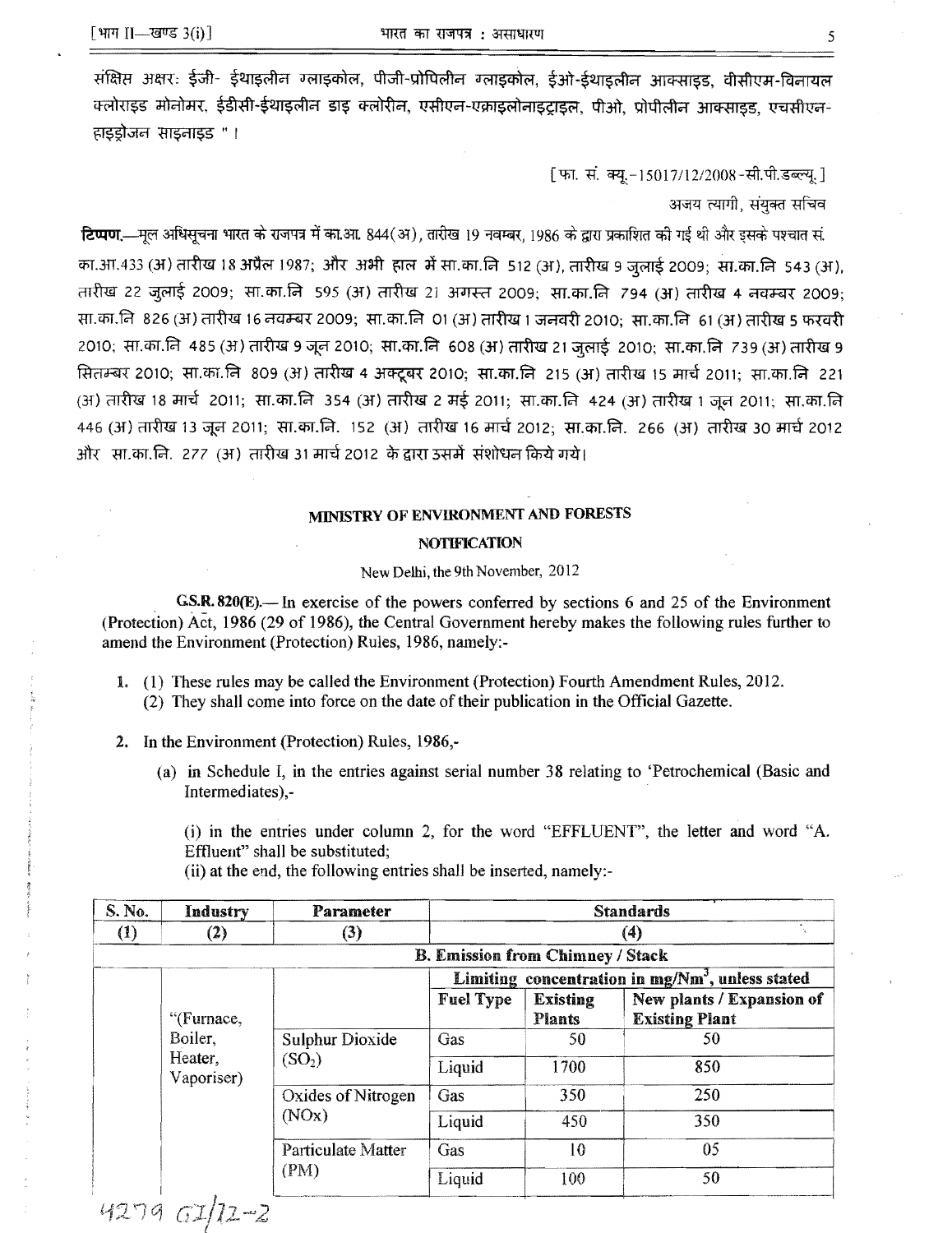ż

| (1)                            |            | (2)               | (3)                                                                                                                                                                                                                                                                                                                                                                                                                                                                                                                                                                                                                                   |                                                                              |     | (4)                       |                           |
|--------------------------------|------------|-------------------|---------------------------------------------------------------------------------------------------------------------------------------------------------------------------------------------------------------------------------------------------------------------------------------------------------------------------------------------------------------------------------------------------------------------------------------------------------------------------------------------------------------------------------------------------------------------------------------------------------------------------------------|------------------------------------------------------------------------------|-----|---------------------------|---------------------------|
|                                |            |                   | Carbon Monoxide                                                                                                                                                                                                                                                                                                                                                                                                                                                                                                                                                                                                                       | Gas                                                                          | 150 | 100                       |                           |
|                                |            |                   | (CO)                                                                                                                                                                                                                                                                                                                                                                                                                                                                                                                                                                                                                                  | Liquid                                                                       | 200 | 150                       |                           |
| Note,-<br>(i)<br>(ii)<br>(iii) |            |                   | All values shall be corrected to 3% Oxygen.<br>Wet scrubber shall necessarily be operated at the time of decoking.<br>Norms for CO shall be monitored only in case of Phthalic Anhydride<br>(PA), Maleic Anhydride (MA), Terephthalic Acid (PTA) and Dimethyl<br>Terephalate (DMT) Plants. Norms for CO emissions shall not be applicable to<br>PA/ MA manufacturing standalone existing plants with an installed capacity<br>of less than 30,000 metric tonnes per annum, provided that such units have a<br>chimney/stack of minimum 30 metres height for emitting Carbon Monoxide.<br><b>Process Emission (Specific Pollutant)</b> |                                                                              |     |                           |                           |
|                                |            |                   |                                                                                                                                                                                                                                                                                                                                                                                                                                                                                                                                                                                                                                       | Source                                                                       |     |                           | Limiting concentration in |
|                                |            |                   |                                                                                                                                                                                                                                                                                                                                                                                                                                                                                                                                                                                                                                       |                                                                              |     |                           | mg/Nm <sup>3</sup>        |
|                                |            |                   |                                                                                                                                                                                                                                                                                                                                                                                                                                                                                                                                                                                                                                       |                                                                              |     | <b>Exiting</b><br>Plants  | New Plants                |
|                                |            | Chlorine          |                                                                                                                                                                                                                                                                                                                                                                                                                                                                                                                                                                                                                                       | EDC/VCM Plant and<br>Incinerator                                             |     | 10                        | 10                        |
|                                |            |                   | Hydrochloric Acid Mist                                                                                                                                                                                                                                                                                                                                                                                                                                                                                                                                                                                                                | EDC / VCM Plant and<br>Incinerator                                           |     | 30                        | 30                        |
|                                | Ammonia    |                   |                                                                                                                                                                                                                                                                                                                                                                                                                                                                                                                                                                                                                                       | Wastewater stripper,<br>acrylonitrile plant,<br>caprolactum plant            |     | 75                        | 75                        |
|                                |            | Hydrogen Sulphide |                                                                                                                                                                                                                                                                                                                                                                                                                                                                                                                                                                                                                                       | Naphtha pre-treatment<br>plant, olefin plant                                 |     | 05                        | 05                        |
|                                |            | Phosgene          |                                                                                                                                                                                                                                                                                                                                                                                                                                                                                                                                                                                                                                       | (TDI) and (MDI) plant                                                        |     | 01                        | 01                        |
|                                |            |                   | Hydrogen Cyanide(HCN)                                                                                                                                                                                                                                                                                                                                                                                                                                                                                                                                                                                                                 | Acrylonitrile plant                                                          |     | 10                        | 10 <sup>°</sup>           |
|                                | <b>MDI</b> |                   | VOC (HAPs)-TDI and                                                                                                                                                                                                                                                                                                                                                                                                                                                                                                                                                                                                                    | TDI, Methylenediphenyl<br>Di-isocyante (MDI) Plants                          |     | 0.1                       | 0.1                       |
|                                |            |                   | VOC (HAPs), Benzene<br>and Butadiene                                                                                                                                                                                                                                                                                                                                                                                                                                                                                                                                                                                                  | Benzene, Butadiene Plants                                                    |     | 5.0                       | 5.0                       |
|                                |            |                   | VOC (HAPs), EO, VCM,<br>EDC, ACN and PO                                                                                                                                                                                                                                                                                                                                                                                                                                                                                                                                                                                               | EO, VCM, EDC, ACN, PO<br>Plants                                              |     | 20.0                      | 10.0                      |
|                                |            |                   | Organic Particulate                                                                                                                                                                                                                                                                                                                                                                                                                                                                                                                                                                                                                   | PA, MA and TDI Plants                                                        |     | 50                        | 25                        |
|                                |            |                   |                                                                                                                                                                                                                                                                                                                                                                                                                                                                                                                                                                                                                                       | <b>Process Emission (General Pollutant)</b>                                  |     |                           |                           |
|                                |            |                   |                                                                                                                                                                                                                                                                                                                                                                                                                                                                                                                                                                                                                                       | <b>Source</b><br>mg/Nm <sup>3</sup>                                          |     | Limiting concentration in |                           |
|                                |            | Phenol)           | VOC (MA, PA and                                                                                                                                                                                                                                                                                                                                                                                                                                                                                                                                                                                                                       | MA, PA, Phenol Plants                                                        |     |                           | 20                        |
|                                |            |                   | VOC (EB, Styrene,<br>Toluene, Xylene,<br>Aromatics, EG and PG)                                                                                                                                                                                                                                                                                                                                                                                                                                                                                                                                                                        | Ethyl benzene (EB),<br>Styrene, Toluene, Xylene,<br>Aromatics, EG, PG Plants |     |                           | 100                       |
|                                |            | and Olefins)      | VOC (paraffin, Acetone                                                                                                                                                                                                                                                                                                                                                                                                                                                                                                                                                                                                                | Non-methane, HC<br>(paraffin), Acetone, Olefins<br>Plants                    |     |                           | 150                       |

NOTE-HAP - Hazardous Air Pollutants are those pollutants that cause cancer or other serious health effects, or adverse environmental and ecological effects.

## **C. Standards for Fugitive** Emission

Storage of Volatile Liquids: General Petrochemical / Petroleum Products.

 $\mathcal{L}_{\text{eff}}$ 

Storage tanks with capacity between 4 to  $75m^3$  and total vanour pressure  $(TND)$  of more  $(1)$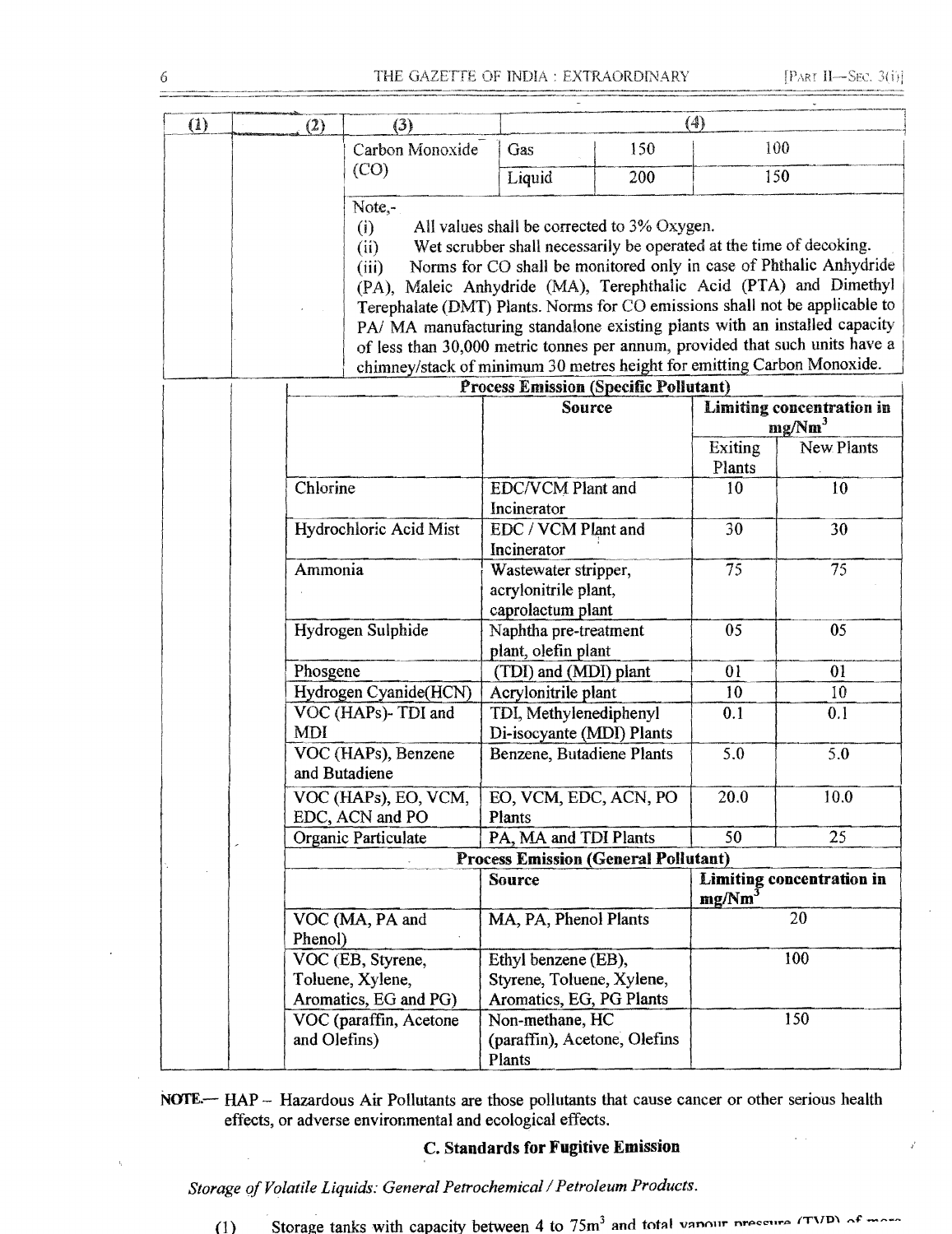$\begin{array}{c} \begin{array}{ccc} \begin{array}{ccc} \end{array} & \end{array} & \begin{array}{ccc} \end{array} & \end{array} \end{array}$ 

 $e$  $\eta$  $\overline{\mathbf{z}}$  $\overline{I}$  $\pmb{\mathrm{i}}$ 

3(i))

- (2) Storage tanks with capacity between 75 to 500  $m<sup>3</sup>$  and total vapour pressure (TVP) of 10 to ~ 76 kpa should have internal floating roof or external floating roof or fixed roof with vapour control or vapour balancing system.
- (3) Storage tanks with the capacity of more than 500  $m<sup>3</sup>$  and total vapour pressure (TVP) of 10 to 76 kpa should have internal floating roof or external floating roof or fixed roof with vapour control system.
- (4) The tanks with the capacity of more than 75  $m<sup>3</sup>$  and total vapour pressure (TVP) of more than 76 kpa should have fixed roof with vapour control system.
- (5) Requirement for seals in Floating Roof Tanks
	- (i) (a) Internal Floating Roof Tank (IFRT) and External Floating Roof Tank (EFRT) shall be provided double seals with minimum vapour recovery of 96%.
		- (b) Primary seal shall be liquid or shoe mounted for EFRT and vapour mounted for IFRT. Maximum seal gap width will be 4 cm and maximum gap area will be 200 *cm 2 /m* oftank diameter.
		- (c) Secondary seal shall be rim mounted. Maximum seal gap width will be 1.3 cm and maximum gap area will be 20 *cm 2 /m* oftank diameter.
		- (d) Material of seal and construction shall ensure high performance and durability.
	- (ii) Fixed roof tanks shall have vapour control efficiency of 95% and vapour balancing efficiency of 90%.
	- (iii) (a) inspection and maintenance of storage tanks shall be carried out under strict control;
		- (b) for the inspection, API RP 575 may be adopted;
		- (c) In-service inspection with regard seal gap should be carried out once in every six months and repair to be implemented in short time; and
		- (d) the possibility of on-stream repair of both shall be examined.
	- (iv) Storage tanks shall be painted with white colour shade, except for derogation of visually sensitive area.

#### D. Storage of Benzene, VCM and ACN

- (i) FRT with vapour for incineration with 99.9% of removal efficiency for volatile organic compounds (VOC) shall be provided; or
- (ii) IFRT/EFRT with double seals, emission-reducing roof fitting and fitted with fixed roof with vapour removal efficiency of at least 99% shall be provided; or
- (iii) Internal floating roof and nitrogen blanketing in between fixed and floating roofs shall be provided.

 $427991/2-3$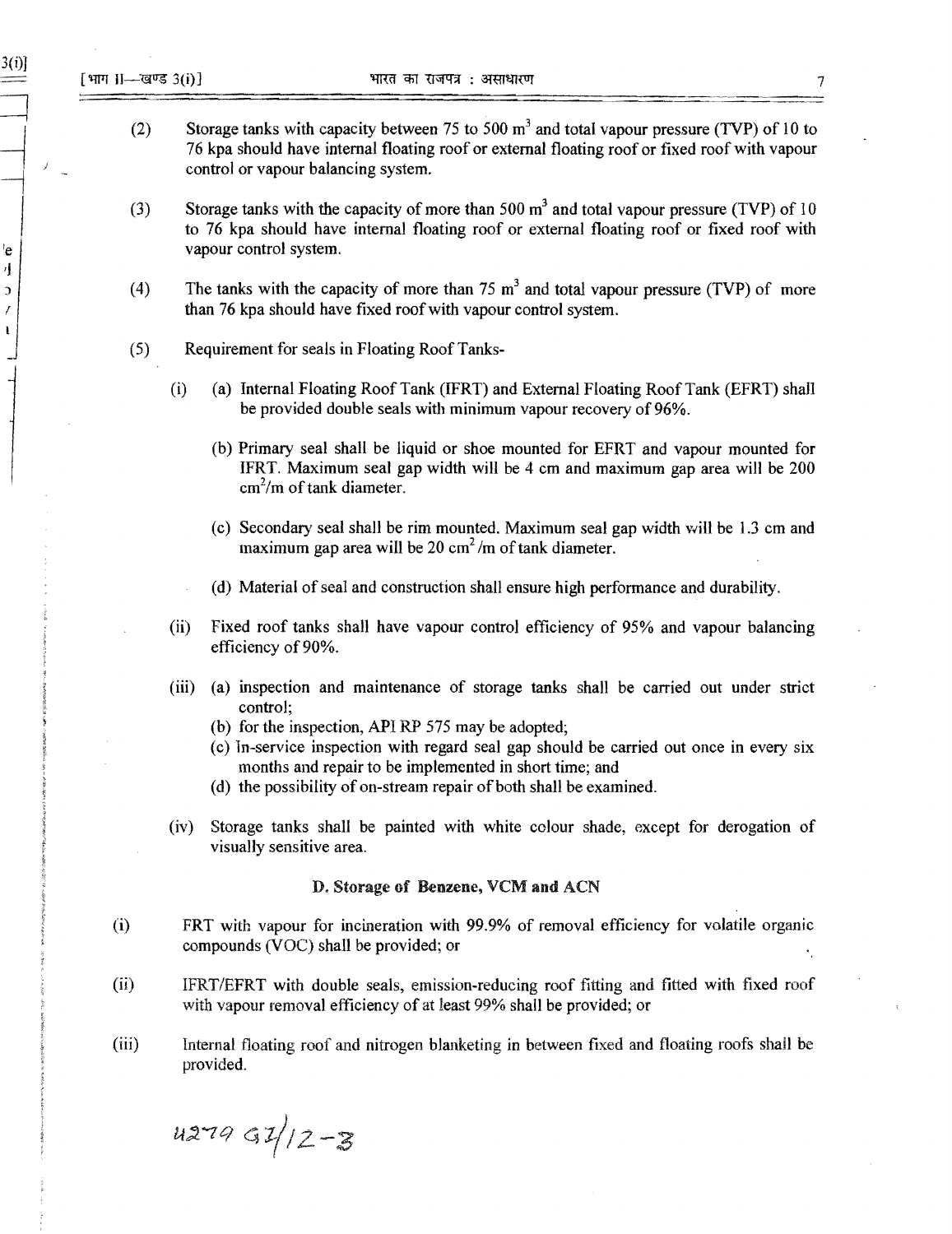| (Emission control for Road tank, truck / Rail tank, wagon loading) |                                                                                   |                                                   |  |  |  |
|--------------------------------------------------------------------|-----------------------------------------------------------------------------------|---------------------------------------------------|--|--|--|
| Loading<br>of<br>Volatile                                          | Naphtha:<br>$(i)$ VOC reduction, %<br>or<br>(ii) Emission, $gm/m3$                | $(i) \geq 99.5$<br>or<br>$(ii) \leq 5$            |  |  |  |
| Products                                                           | Benzene and Butadiene:<br>$(i)$ VOC reduction, %<br>or<br>(ii) Emission, $mg/m^3$ | $(i) \ge 99.99$<br>or<br>$(ii) \leq 20$           |  |  |  |
|                                                                    | Toluene/Xylene:<br>$(i)$ VOC reduction, %<br>or<br>(ii) Emission, $mg/m3$         | $(i) \ge 99.98$<br>$\alpha$<br>(ii) $\leq$ 150.". |  |  |  |

(b) in Schedule VI, in Part D relating to General Standards, in the entries under item III relating to Load/Mass based Standards, after serial number 8 relating to 'Glass Industry' and entries relating thereto, the following serial number and entries shall be inserted, namely :

| S.<br>No. | Industry                                       | Parameter                                    | <b>Standard</b><br>$\mathcal{X}_{\mathcal{X}}$                                                                                |                                                                            |  |
|-----------|------------------------------------------------|----------------------------------------------|-------------------------------------------------------------------------------------------------------------------------------|----------------------------------------------------------------------------|--|
| 49        | Petrochemicals<br>(Basic and<br>Intermediates) |                                              | Source                                                                                                                        | Quantum limit in<br>gm/hour for New/<br><b>Expansion Plants</b><br>(gm/hr) |  |
|           |                                                | Organic<br>Particulate                       | anhydride<br>Phthalic<br>$(PA)$ ,<br>anhydride<br>(MA),<br>Maleic<br>Toluene Di-isocyanate (TDI)<br>plants - process emission | 100                                                                        |  |
|           |                                                | VOC-HAPs<br>$(TDI + MDI)$                    | (Toluene Di-isocyate) TDI,<br>Methylenediphenyl<br>Di-<br>isocyante (MDI) Plants-<br>Process emission                         | 0.5                                                                        |  |
|           |                                                | VOC-HAPs<br>(Benzene)<br>$+$<br>Butadiene)   | Benzene, Butadiene Plants -<br>Process emission                                                                               | 25.0                                                                       |  |
|           |                                                | VOC-HAPs<br>(EO, VCM,<br>$EDC, ACN +$<br>PO) | EO, VCM, EDC, ACN, PO<br>Plants – Process emission                                                                            | 50.0                                                                       |  |

Abbreviations: EG - Ethylene Glycol, PG - Propylene Glycol, EO - Ethylene Oxide, VCM - Vinyl Chloride Monomer, EDC - Ethylene Di Chloride, ACN - Acrylonitrile, PO - Propylene Oxide, HCN -Hydrogen Cyanide.".

> [F. No. Q-15017/12/2008-CPW] AJAY TYAGl, Jt. Secy.